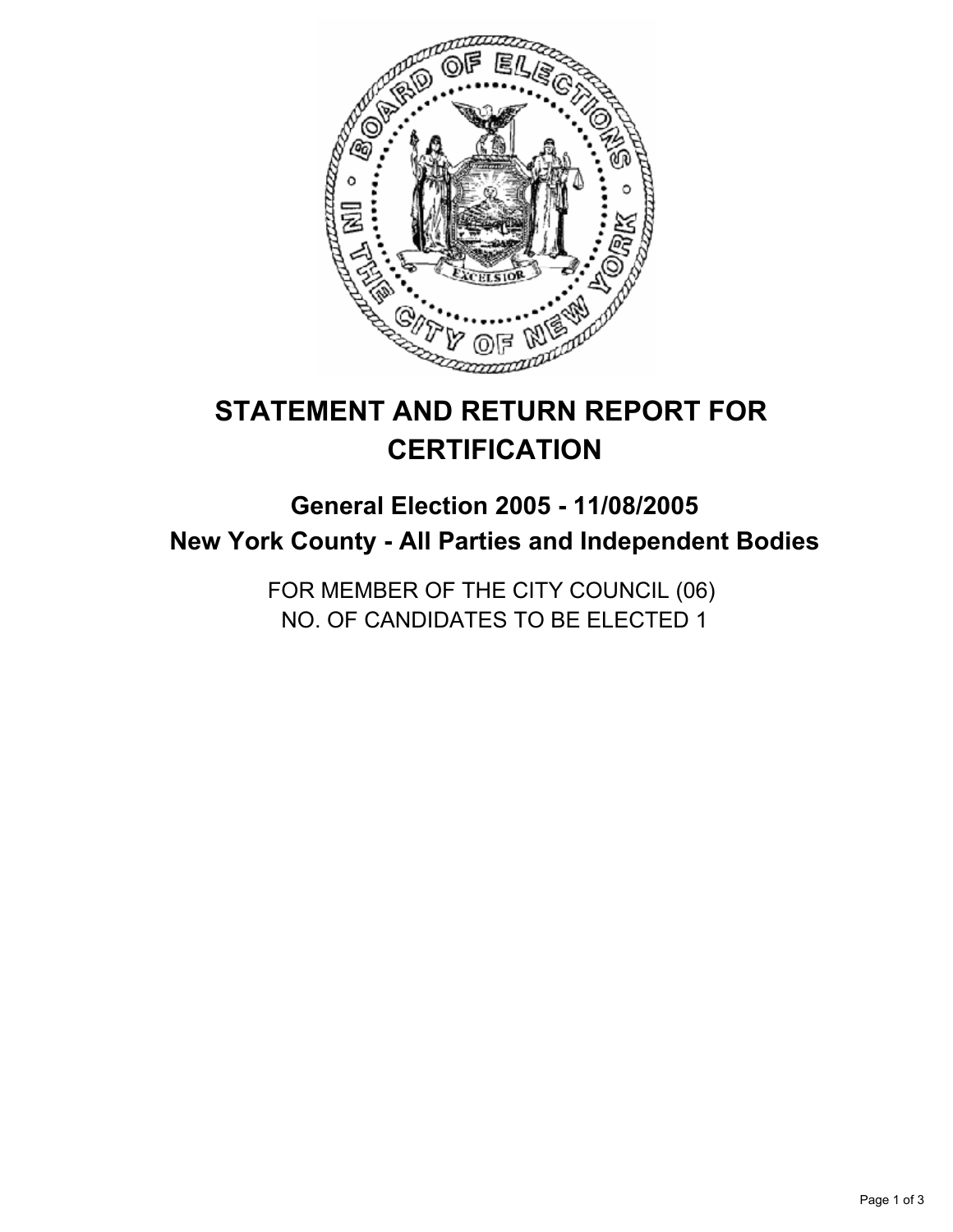

## **ASSEMBLY DISTRICT 67**

| PUBLIC COUNTER                      | 32,375 |
|-------------------------------------|--------|
| <b>EMERGENCY</b>                    | 18     |
| ABSENTEE/MILITARY                   | 794    |
| AFFIDAVIT                           | 552    |
| <b>TOTAL BALLOTS</b>                | 33,739 |
| <b>JOSHUA E YABLON (REPUBLICAN)</b> | 5,252  |
| <b>GALE A BREWER (DEMOCRATIC)</b>   | 21,998 |
| GALE A BREWER (WORKING FAMILIES)    | 1,290  |
| <b>TOTAL VOTES</b>                  | 28,540 |
| <b>UNRECORDED</b>                   | 5.199  |

#### **ASSEMBLY DISTRICT 69**

| PUBLIC COUNTER                   | 7,389 |  |
|----------------------------------|-------|--|
| <b>EMERGENCY</b>                 | 12    |  |
| ABSENTEE/MILITARY                | 143   |  |
| AFFIDAVIT                        | 80    |  |
| <b>TOTAL BALLOTS</b>             | 7,624 |  |
| JOSHUA E YABLON (REPUBLICAN)     | 819   |  |
| GALE A BREWER (DEMOCRATIC)       | 5,090 |  |
| GALE A BREWER (WORKING FAMILIES) | 366   |  |
| <b>TOTAL VOTES</b>               | 6,275 |  |
| <b>UNRECORDED</b>                | 1.349 |  |

#### **ASSEMBLY DISTRICT 75**

| PUBLIC COUNTER                      | 3,597 |  |
|-------------------------------------|-------|--|
| <b>EMERGENCY</b>                    |       |  |
| ABSENTEE/MILITARY                   | 96    |  |
| AFFIDAVIT                           | 52    |  |
| <b>TOTAL BALLOTS</b>                | 3,752 |  |
| <b>JOSHUA E YABLON (REPUBLICAN)</b> | 781   |  |
| GALE A BREWER (DEMOCRATIC)          | 2,257 |  |
| GALE A BREWER (WORKING FAMILIES)    | 91    |  |
| <b>TOTAL VOTES</b>                  | 3,129 |  |
| UNRECORDED                          | 623   |  |